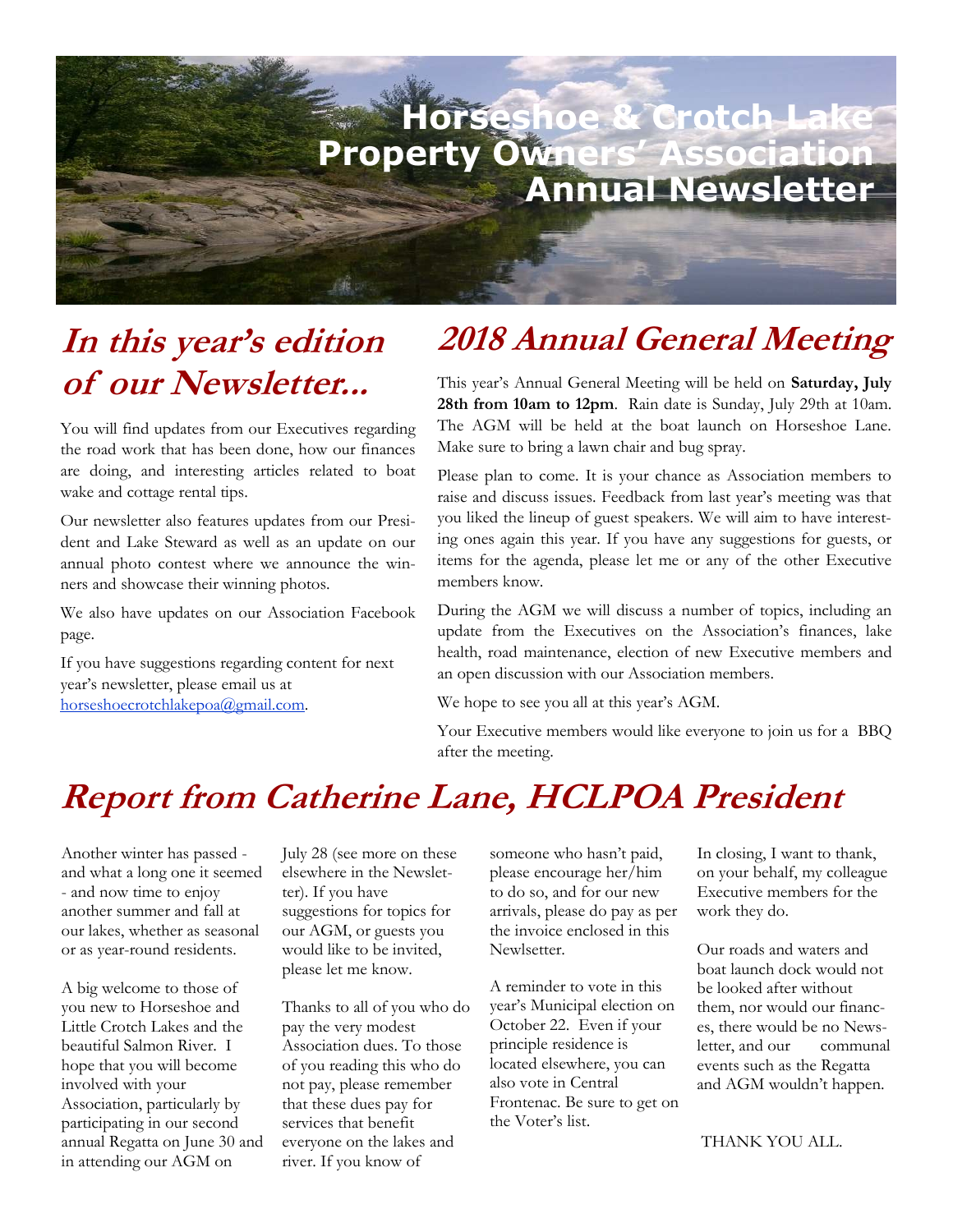# **Photo Contest Winners**

**By Glenda Baker** 

We held our third annual Horseshoe & Crotch Lake photo contest last year! Gorgeous lake shots to colourful rainbows were all captured with the simple click of a camera.

We'd like to extend a huge thank you to everyone who took the time to participate in our photo contest.

The first place winner for best photo is Neil Maxwell (shown below). Neil's photo of the brilliant sunset was spectacular.

Coming in at second is Dennis Brown (shown on the right). Dennis Brown captured a colourful rainbow showering good fortune over our lakes.

In third place is Kevin Adams serene photo of a dock with





heron (found on page 6).

In fourth place is Neil Maxwell with his photo of a tranquil shoreline (pictured on the top right page 4).

Congratulations to all our winners! We had so many impressive photo submissions.

We will continue the photo contest again this year. So please feel free to submit your favourite Horseshoe & Crotch Lake photos via our Facebook page and by email at horseshoecrotchlakepoa@gmail.com.

Photo Contest Rules: Please send us your lake and nature photos all summer until the Labour Day long weekend. The Executive will meet again in the fall to pick the winners. Winning photos will be posted on Facebook and will be featured in next year's newsletter.

## **Renting Responsibly in Cottage Country** By Glenda Baker

#### **Things you may want to consider when renting your cottage;**

Are you insured for renters

- Are your potential renters experienced cottagers
- Are the potential renters a good match for your cottage
- Are your potential renters self reliant and understanding of the undertaking of cottage life
- Have you considered screening your potential guests. Asked them what they are looking for in a cottage. Check rental sites to see if other hosts have posted reviews about your potential renters.
- How do your neighbors feel about renting. What are your neighbors concerns, if any.

Have you stated a maximum occupancy

Consider educating your potential renters by providing pre-arrival information and a cottage guest guide that covers topics like; Pets, Smoking, Cancellation Policy, Bon Fires, BBQ's, Garbage Management and Disposal, Noise Levels, Water, Electricity, Septic Systems, Cottage Inventory, Telephone and Wi-Fi, Additional Guests, Cleaning, Acceptable Boating Practices to name a few. You may also want to add other topics that you feel are relevant to your rental property.

Happy guests, Happy neighbors, profits from your investment.

It's a Win Win

#### **Have you picked up your 2018 Burn Permits.**

Campfire permits are available from the Township office and local authorized Fire Permit Issuer including the Arden Legion.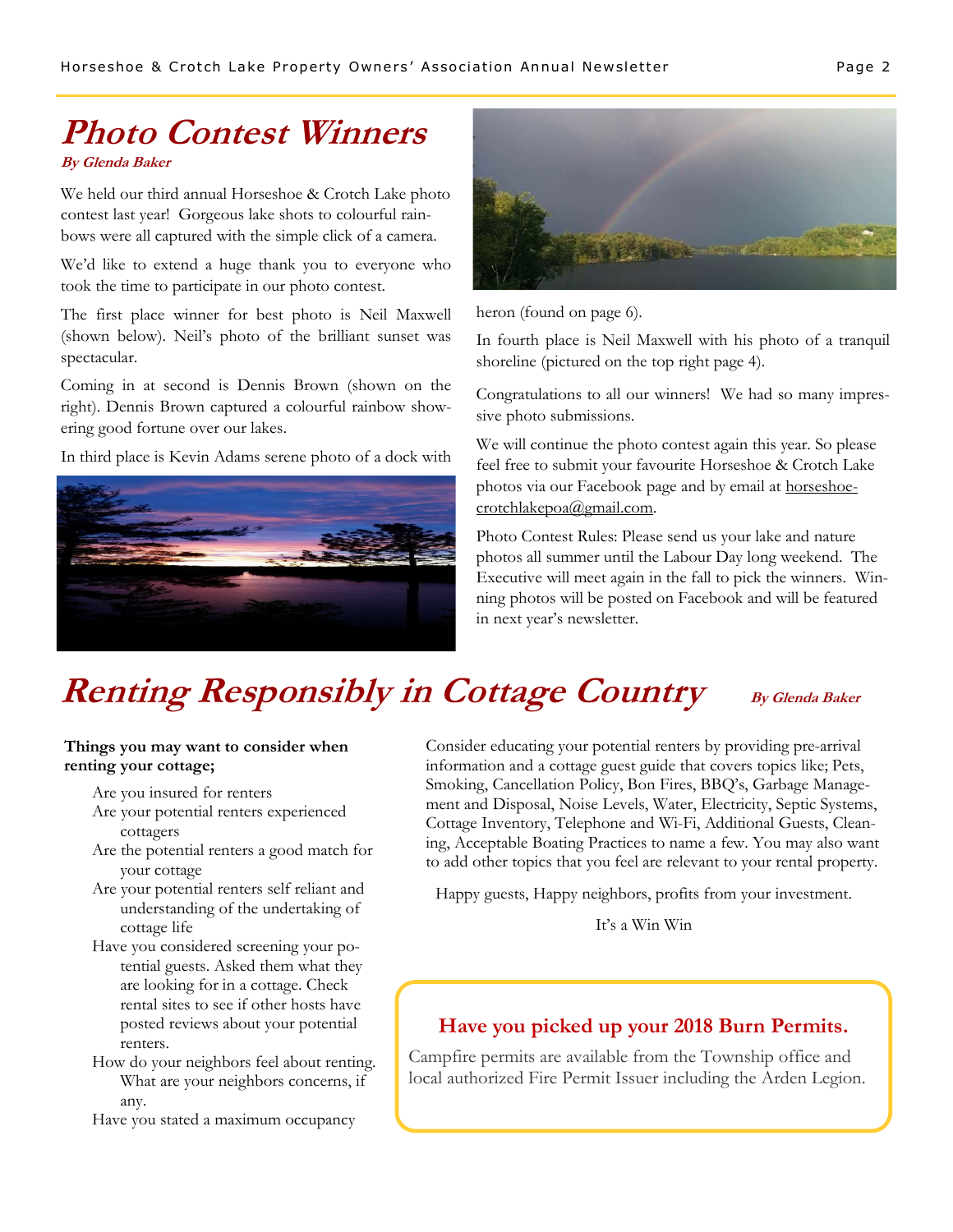### **Flotilla By Neil Maxwell**

Start the Canada Day weekend in style! The Horseshoe and Crotch Lake Property Owners Association invites members and everyone on the lakes to join our second annual flotilla, Saturday June 30 at 11:00 am (rain or shine).

The flotilla will begin at the Association boat launch on Horseshoe Lane, tour the two lakes and return for cake and refreshments.

Prizes too will be awarded. Anything that floats and can take part in the tour is invited, the more imaginatively decorated the better! The speed will be leisurely so that paddlers can keep up.

Since we are celebrating Canada's birthday, any antique or unusual boats would be especially welcome. Or, if you are boat less, come anyway and we'll find you a ride.

For property owners unable to attend, please consider decorating your waterfront to celebrate the Regatta and Canada Day. Last year's decorating was impressive!

Don't forget life jackets and required boat safety equipment. We want to keep everyone safe.

For more information, please contact Neil Maxwell at neilrimax[well@rogers.com](mailto:neilrjmaxwell@rogers.com)





## **Financial Report from Doug Rutherford**

The Horseshoe Crotch Lake Property Owners Association has a number of ongoing financial expenses that include:

- Road Maintenance and repair
- Liability Insurance
- Property Taxes on the boat launch
- FOCA (Federation of Ontario Cottager Associations) a voice of Ontario's Waterways and Lake Associations.
- Our Association Newsletter.

Approximately 63% of the membership paid their dues in 2017. Your financial support is appreciated and encouraged. We can't do it without you!

We currently have:

A GIC that matures November 14, 2018 for \$14376.09

A balance of \$2481.67 in the chequing account as of May 10, 2018

If you wish to receive future newsletters and correspondence by email please let us know. It will help reduce printing and postage costs.

#### **[horseshoecrotchlakepoa@gmail.com](mailto:horseshoecrotchlakepoa@gmail.com)**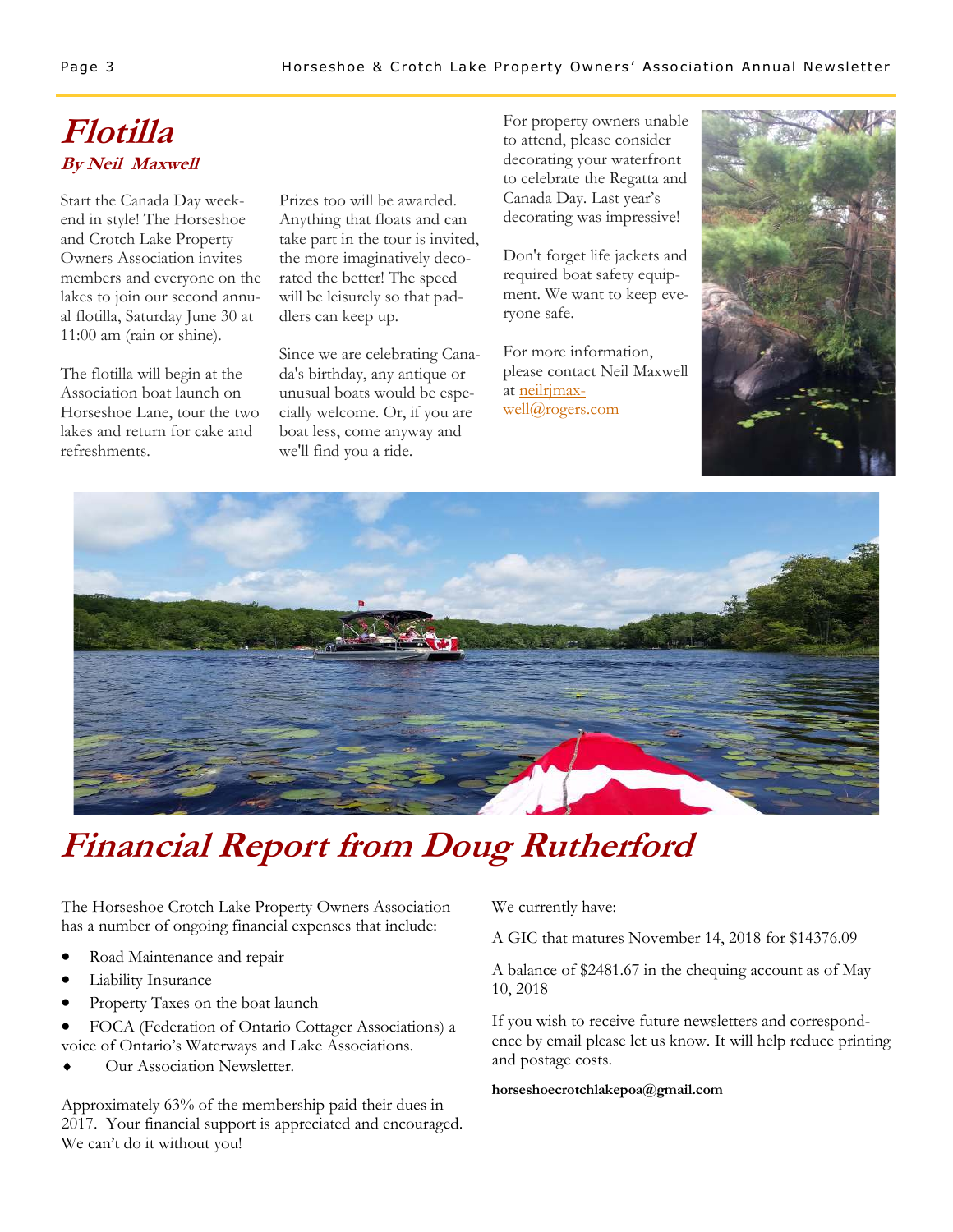## **Links to Interesting Facts**

#### **Ticks**

http://www.health.gov.on.ca/en/ms/lyme/pdf/lyme\_factsheet\_07072016\_en.pdf

#### **Poison Ivy**

http://www.hpeublichealth.ca/sites/default/files/CD197%20Poison%20Ivy%20FS%20AO DA\_New%20Branding.pdf

#### **Invasive Species**

https://www.ontario.ca/page/invasive-species-fact-sheets

#### **Fishing**

https://www.ontario.ca/page/fishing

#### **Species at Risk in Ontario**

https://www.ontario.ca/environment-and-energy/species-risk-ontario-list



**Please inform us of any changes to your home mailing address, phone number & email address, along with any corrections to your 911 number & cottage address so we can update our files.** 

**Annual dues (cheques only) can be mailed to our Association mailbox; Horseshoe Crotch Lake Property Owner's Association RR#2 Arden ON K0H 1BO** 

**We will also be accepting cheque payments at our Annual General Meeting in July. If you would like to pay cash please contact Catherine Lane.** 

**New resident addresses can also be emailed to: [horseshoecrotchlakepoa@gmail.com](mailto:horseshoecrotchlakepoa@gmail.com)** 

### **We are on Facebook**

Connecting is as easy as typing "Horseshoe and Crotch Lake Property Owners Association"

into the search bar on Facebook,

and you've arrived!

If you like what you see, make sure to "Like" us!



### **Hazardous Waste By Tom Dewey**

Hazardous waste collection at the Township in 2018.

This year it will be on Saturday, July 14 from 9:00 AM to 2:00 PM in Sharbot Lake at the corner of Hwy #7 and Road 38.In addition to this you may also want to mention that the 'Amnesty Loads' run this year from Saturday, May 12th to Saturday, Sept. 9th.

Also ask everyone to check the web site as to what is and is not allowed as household refuse for deposit in the dump for free.

This will save everyone a lot hassle at the dump.

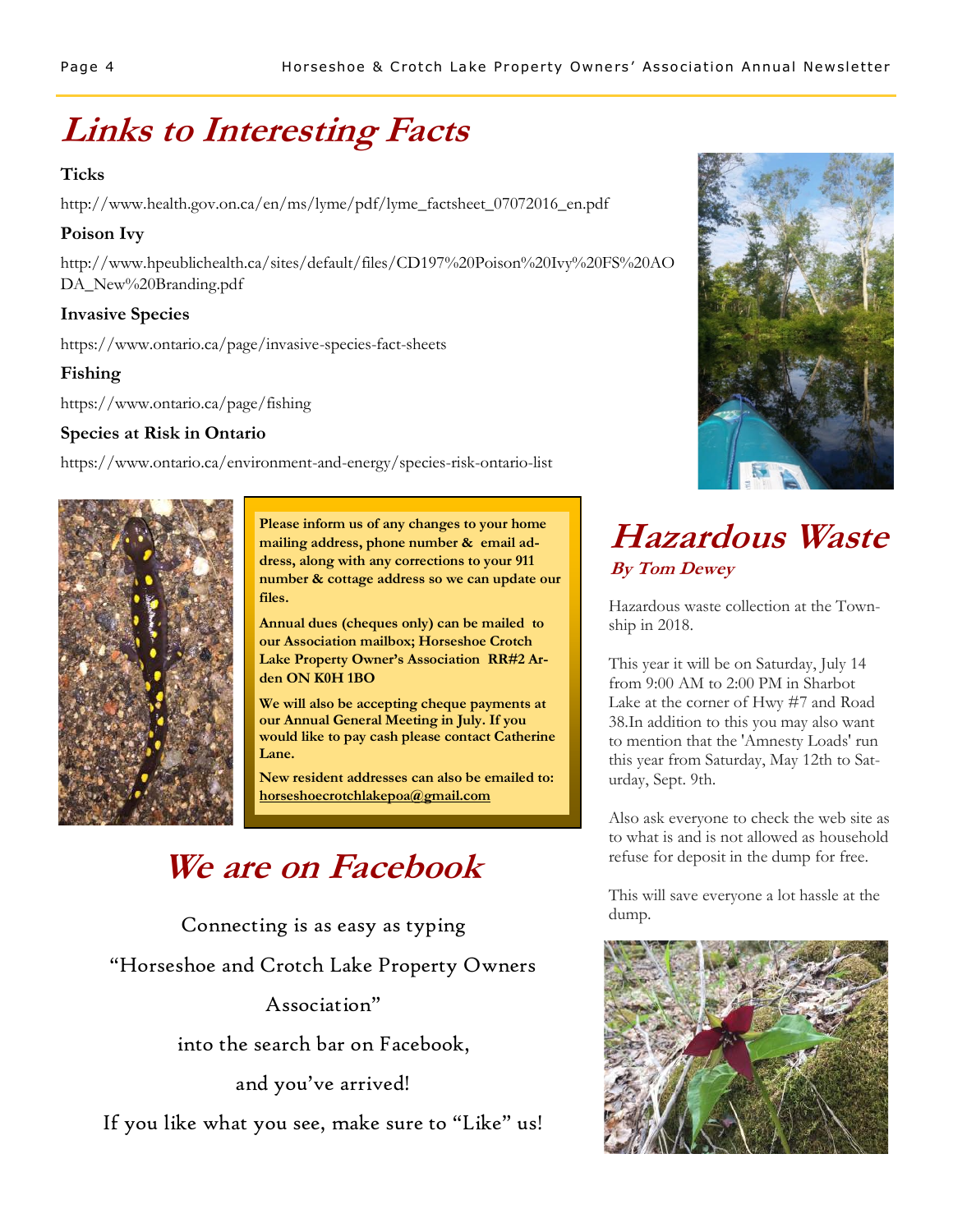### **Lake Steward Report from Dave Johnson**

In recent years local Conservation Authorities across Ontario have begun to report publicly on the state of Ontario's watersheds by issuing their Watershed Report Cards. Beginning in 2013, these reports are issued every five years, so this is only the second time that the overall health of our Salmon River watershed has been published through this Watershed Report Cards initiative.

Data related to surface water quality, forest conditions and groundwater quality are monitored and collected and analysed to provide insights about the overall health of the watershed. Using five-year blocks of data helps to minimize seasonal variations and also provides sufficient information to interpret trends and gather insights about the health of watershed ecosystems.

The Salmon River is considered to be experiencing Healthy Watershed Conditions – an overall "B" Grade based on the following data and observations:

Surface Water Quality – B Grade (Good)

Forest Conditions – B Grade (Good)

Groundwater Quality – A Grade for both Nitrogen and Chloride concentrations in groundwater samples.

The simple grading system makes it easier to readers to assess the health of a watershed in general terms.

 $A = V$ ery healthy watershed conditions

 $B =$  Healthy watershed conditions

 $C = W \text{atershed conditions require enhancement}$ 

 $D =$  Poor watershed conditions require improvement

 $F = W \text{atershed significantly degraded requiring much im-}$ provement

These results are consistent with the data that we have gathered since 2004 while participating in the Lake Partner Program. During this period total phosphorous concentrations in Horseshoe and Crotch Lake water samples that we've collected indicate that that the health of our lakes is good.

We who enjoy the beauty of living and making recreation within the Salmon River watershed, can take pride in the benefit of a healthy watershed, but it's important to remember that it's human activity that has the greatest impacts on our watershed ecosystems. Our lakes are well-populated and the health of our watershed is fragile. So, let's be mindful of how we maintain the shoreline at our properties, and the condition of our septic systems.

I encourage anyone who may interested to review a story map illustrating the state of Ontario's watersheds at the following site: <http://www.stateofontariowatersheds.ca>

Have a safe summer enjoying all the natural beauty that Horseshoe and Crotch Lakes have to offer.



### **Roads Report with Tom Dewey and Bill See**

Spring gravelling and grading will be done as soon as the frost has gone and the roadbeds have dried out. A fall grading will be done if required and funds permit. A load of crushed gravel will be added at the launch property; fall rains came too early last year and the load was not delivered.

The road culverts are in good shape and we shouldn't have to replace any for a while. We will inspect the remaining culverts and replace as required with plastic that should last much longer than the steel piping.

Our road signs are new and should stay in place for many years.

The amount of brush along the roads is a major problem and emergency vehicles, trucks, graders are having trouble travelling some of our roads. We ask all members to do their part and trim the brush along their property. This is a major undertaking as we have 4.6 kilometers of cottage roads that are maintained.

The Ontario Not for Profit Act for Corporations has still to be proclaimed to allow the Association to assume ownership of the launch. We have the funding to complete the acquisition as soon as the Act is proclaimed. The cottage association has paid taxes for 26 years on the launch property and we will provide further updates once available.